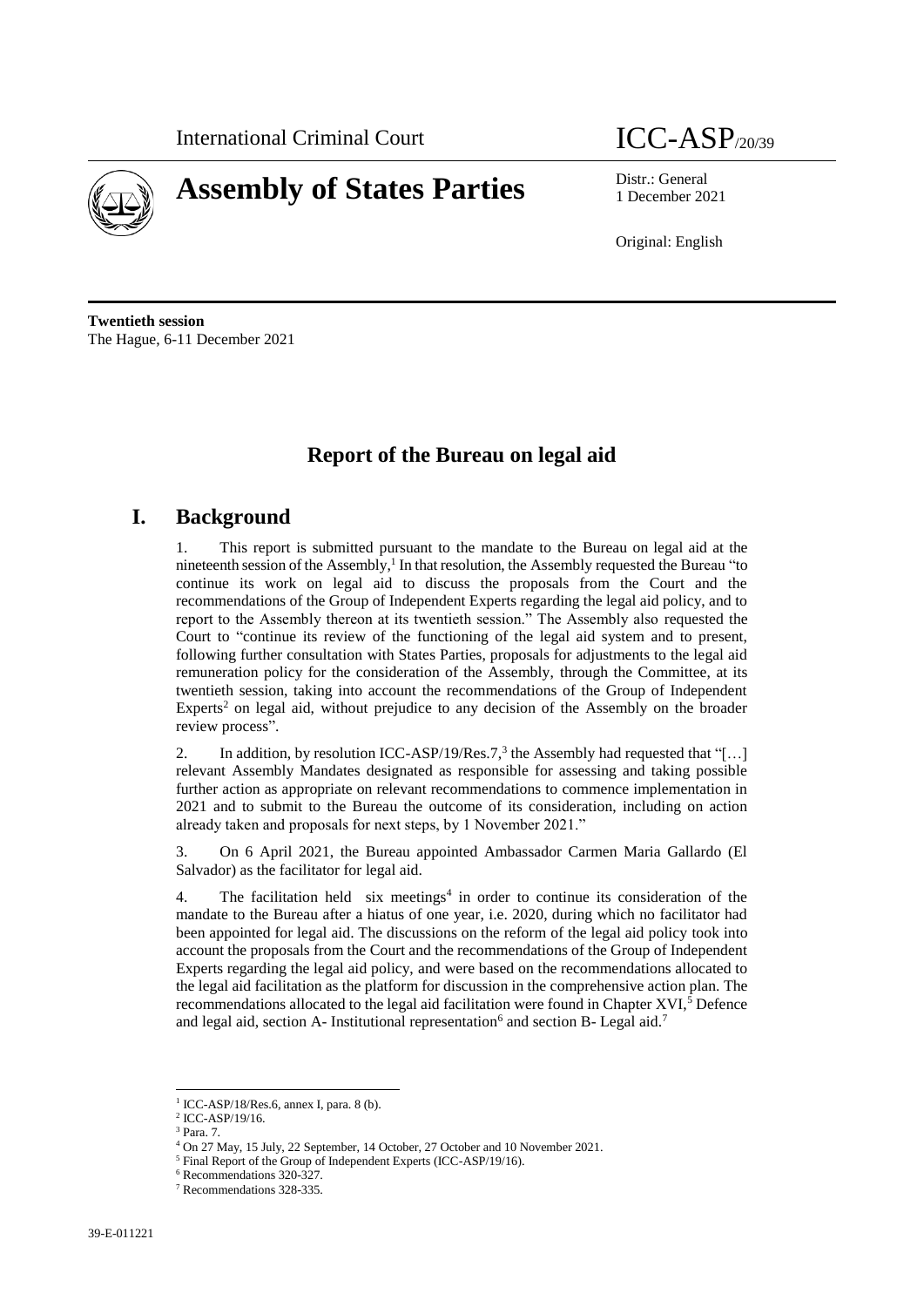# **II. Discussions in The Hague Working Group**

### **1. Introductory meetings**

5. In the first meeting,<sup>8</sup> on 27 May 2021, the Registry presented an overview of the Court's efforts in regards to a review of the legal aid policy. The Registry noted that the policy needed to be streamlined and updated and the Court had made various attempts to that end, including requesting two studies by independent experts. Upon a request by the Assembly, in 2019 the Registry submitted for the Assembly consideration an updated legal aid policy within the financial envelope.

6. The Registry recalled that the previous facilitator, Ambassador Sabine Nölke (Canada), had indicated, inter alia, in her report to the eighteenth session of the Assembly that the "draft legal aid policy in its current form is not yet ready for the consideration of the Assembly at the eighteenth session" and that the financial envelope was a constraint on the policy. It was noted that because the revised draft policy was not adopted by the Assembly, the Court continues to apply the existing policy.

7. The Registry further noted that the report of the Group of Independent Experts (the IER report) recommended in R328 $9$  that renewed efforts should be made to finalise the reform of the legal aid policy. The Registry indicated that a new review of the policy build on the progress made on the previous exercise.

8. Upon request by the facilitator, the Registry presented a paper, titled "IER Recommendations  $(328-335)$  - Legal Aid",<sup>10</sup> which set out the procedural steps that the Court proposed taking in considering a reform of the legal aid policy, including suggested timelines. The process envisages the engagement of States Parties and of the Committee on Budget and Finance as well as other relevant stakeholders.

9. The Registry indicated that the mandate of the Assembly at its upcoming session requesting the Court to produce a revised legal aid policy should provide clarity on whether the consideration of a new policy should take into account any financial restrictions, as well as any other specific standards or parameters that should guide the review. On this basis, the Registry would then proceed according to the timeline indicated in its paper..

10. At the second meeting, $11$  on 15 July 2021, the Registry recalled the importance of beginning negotiations on the legal aid policy based on a mandate from the Assembly with clear parameters.

Some States noted that the IER Experts had been clear regarding the importance of legal aid and had highlighted the need to fill a gap. It was noted that the Court needed a legal aid policy that was fit for purpose, especially in the light of the expected increase in cases. General support was also expressed for the IER recommendation that consultations on a revised legal aid policy should involve other relevant stakeholders.

12. The representative of the host State explained their position regarding the taxation of counsel.

#### **2. Discussions on the reform of the legal aid policy and related IER recommendations**

13. The facilitation considered the mandate of the Assembly<sup>12</sup> and the recommendations of the Group of Independent Experts on the reform of the legal aid policy, and noted that synergies could be achieved in discussing them jointly. The facilitation focused on those

 $\overline{a}$ 

<sup>8</sup> Open to States Parties only.

<sup>&</sup>lt;sup>9</sup> R328. Renewed efforts, taking into account past assessments and consultations already carried out, should take place to finalise the reform of the legal aid policy. It should be accessible, effective, sustainable, and credible, including ensuring equality of arms with the Prosecution and adequate facilities to Defence teams to prepare and conduct an effective defence. A full reform of the Policy is recommended, rather than only updating numbers. Otherwise, the topic will return to the ASP agenda in the coming years. The reform should be carried out and finalised with the help of a working group composed of individuals with specific experience working with defence and victims and legal aid policies before international courts, nominated by the Registrar, OPCD, OPCV and ICCBA. The working group should not begin its work within confined limits (e.g. budgetary limitations). <sup>10</sup> Prepared by the Registry.

<sup>&</sup>lt;sup>11</sup> Open to States Parties only.

 $12$  ICC-ASP/19/Res.6, annex I, para. 8.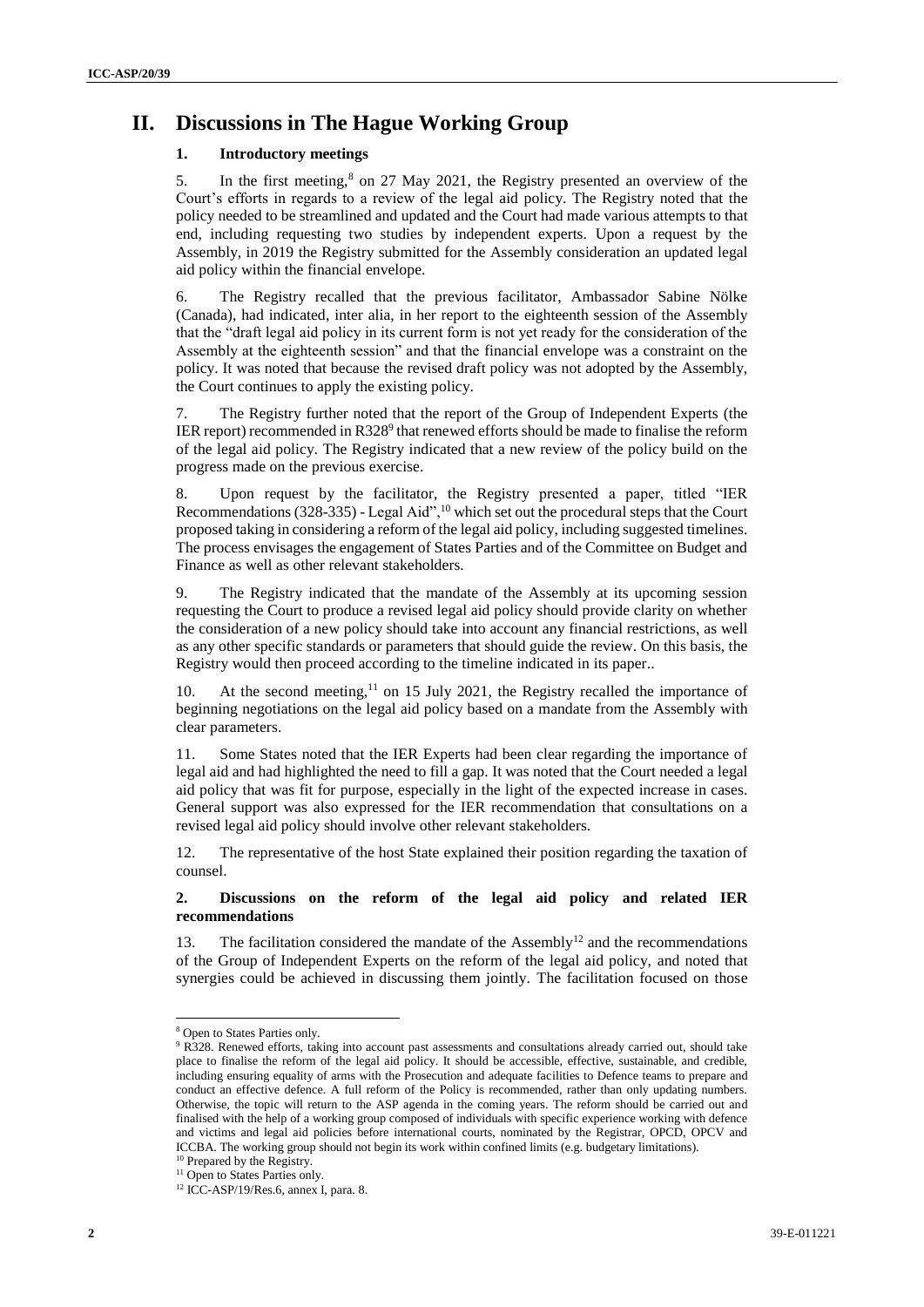recommendations that had been allocated to the legal aid facilitation with a timeline of the second half of 2021.

14. States Parties, the Court, the ICCBA<sup>13</sup> and some civil society organizations recognized the importance of reforming the legal aid policy with a view to making it accessible, effective, sustainable and credible, including by ensuring equality of arms with the Prosecution, as well as adequate facilities to Defence teams to prepare and conduct an effective defence.<sup>14</sup> An efficient and effective legal aid system was deemed essential to a fair trial, and to safeguard the legitimacy of the Court. To this end, it was noted that an understanding of the different tasks performed by the Prosecution and the Defence was important in designing any legal aid policy.

15. Further, the importance of ensuring the welfare of junior counsel for defence and for victims was recognized by all stakeholders, and it was stated that efforts should be made to ensure a safe workplace for junior counsel, as well as to ensure that they received an adequate remuneration and had access to social benefits, as well as access to the Court's internal processes established by its Administrative Instructions, e.g. on harassment, including sexual harassment, as mentioned in R335. The importance of ensuring geographical and gender representation among counsel and support staff was also highlighted.

16. As regards recommendation 329, the Court was not opposed to it and noted that there would be a need for agreement on the fact that the decisions on interpretation and application of legal aid could be made public and available to other team members, with the necessary redactions. The Court would need to ensure the confidentiality of the information and would, as appropriate, also request the Defence to be involved in any potential redactions of the decisions. The recommendation would be further considered within the Court.

17. Regarding recommendation 330 on the review of the current framework and operation of the functions regarding the financial investigations of suspects and accused persons, States Parties took note that the timeline for this recommendation was the first half of 2022. Nevertheless, it was indicated that the Registry and the Office of the Prosecutor were conducting an internal review of the framework, taking into account the sensitivities concerning the nature and scope of the work of the financial investigations carried out by the respective organs.

18. As regards recommendation 331 on optimizing the capacity of the Court regarding the sole Financial Investigator, the Registry had assessed this recommendation positively and was taking measures to this effect. Such measures include the development, jointly with France, of a network of experts on asset recovery. Further, the Court was exploring the use of gratis personnel and pro bono firms, and was looking into modalities for accessing the databases of States Parties. In addition, the co-facilitators<sup>15</sup> for cooperation highlighted the creation of a database on cooperation.

19. As regards recommendation 332, States Parties took note of the importance of ensuring that assets, including the property of suspects and accused persons are secured pending the result of the trial.

20. The Registry had assessed recommendations 333 and 334, and noted that their consideration and proposals to this end would be included in the context of the reform of the legal aid policy.

#### **3. Discussions on institutional representation**

21. Pursuant to the Comprehensive Action Plan adopted by the Bureau,<sup>16</sup> the facilitation also focused on IER recommendations R320 to R327.

22. Regarding recommendation 320, States Parties took note that the Court agreed that the possibility for the Office of Public Counsel for Defence (OPCD) to be appointed as public defence counsel (duty counsel) should be maintained.

 $\overline{a}$ 

<sup>&</sup>lt;sup>13</sup> International Criminal Court Bar Association.

<sup>&</sup>lt;sup>14</sup> IER recommendation 328.

<sup>&</sup>lt;sup>15</sup> Ambassador Luis Vassy (France) and Ambassador Momar Gueye (Senegal).

<sup>16</sup> On 28 July 2021.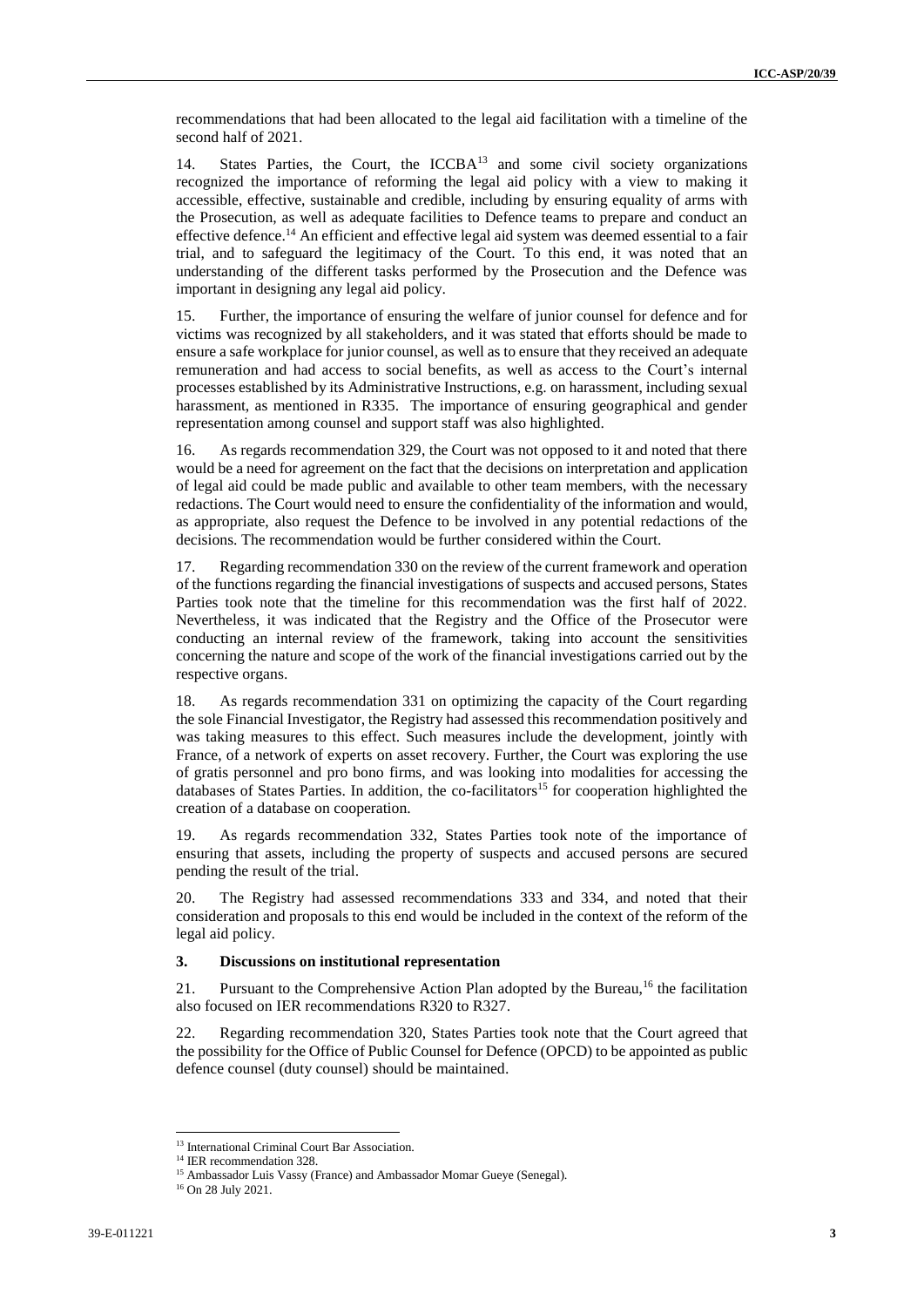23. As regards recommendation 321, the Court expressed a preference for retaining the composition envisaged in regulation 4 of the Regulations of the Court, i.e. that a member from the list of counsel should be elected to the Advisory Committee on Legal Texts (ACLT). In that regard, it was noted that limiting the election of the Counsel representative in the ACLT to the members of the ICCBA would mean, at this stage, that a smaller pool of counsel would be available since not all counsel were members of the ICCBA..

24. Recommendations 322, 323 and 324 concern the proposed creation of a Defence Office. In considering these recommendations, the Registry indicated that a consultative process could be put in place to further assess these issues, which could run in parallel with the review of the legal aid policy, including by identifying the potential impact of such recommendations on the legal aid system. The Registry clarified that the IER recommendations did not envisage the establishment of a separate independent Defence organ.

25. Some States noted that it has not been the practice of international tribunals to have members of defence teams as staff. It was also indicated that there could also be possible disadvantages when the Court had fewer cases but staff costs could not be flexibly scaled down. Some States saw some merit in the establishment of a Defence Office while others indicated that additional information would be required to assess this recommendation, including budgetary considerations.

26. As regards recommendations 325 and 326, the Court indicated that their consideration would be integrated as part of the overall consultations on a revised communication strategy (R163). Regarding R325, the Registry recalled that it was a neutral organ and had a neutral role regarding institutional communications and, while it was possible and desirable to enhance the Court's communications, it had to avoid the situation where parties used the communications of the Court to air case-related issues. The Registry noted the importance of preserving its neutrality in the consideration of R325. Similarly, on R326, there was value in consulting appropriate interlocutors, and the Registry would continue to explore ways to ensure improving and expanding its messaging while maintaining neutrality.

## **III. Recommendations**

27. The facilitation recommends that the Assembly request the Bureau to continue its work on legal aid and to report thereon to the twenty-first session. It proposes the following text for inclusion in the omnibus resolution:

#### *Preambular paragraphs*

a) *Mindful* of the recommendations of the Group of Independent Experts related to legal aid and noting that the assessment process of these recommendations, including in relation to the possible establisment of a Defence Office, are still ongoing and at an early stage;

b) *Noting* that it is the responsibility of the Court to present proposals to the Assembly for reform of the legal policy and calling on the Court to continuously consult with States Parties and other relevant stakeholders using existing structures in the course of drawing up these proposals;

c) *Recalling* the commitment of the Court and its States Parties to ensuring equality of arms in proceedings before the Court;

#### *Operative paragraphs*

1. *Requests* the Court to continue its review of the functioning of the legal aid system and to present, following further consultation with States Parties and all relevant stakeholders, a range of fully-costed proposals for reform of the legal aid policy for external defence and victims' teams, with full respect for the applicable principles of legal aid, for the consideration of the Assembly, through the Committee on Budget and Finance, at its twentyfirst session;

2. *Requests* the Court, in producing these proposals to take account of costs constraints and ensure that all options presented can be funded within existing resources, and within that